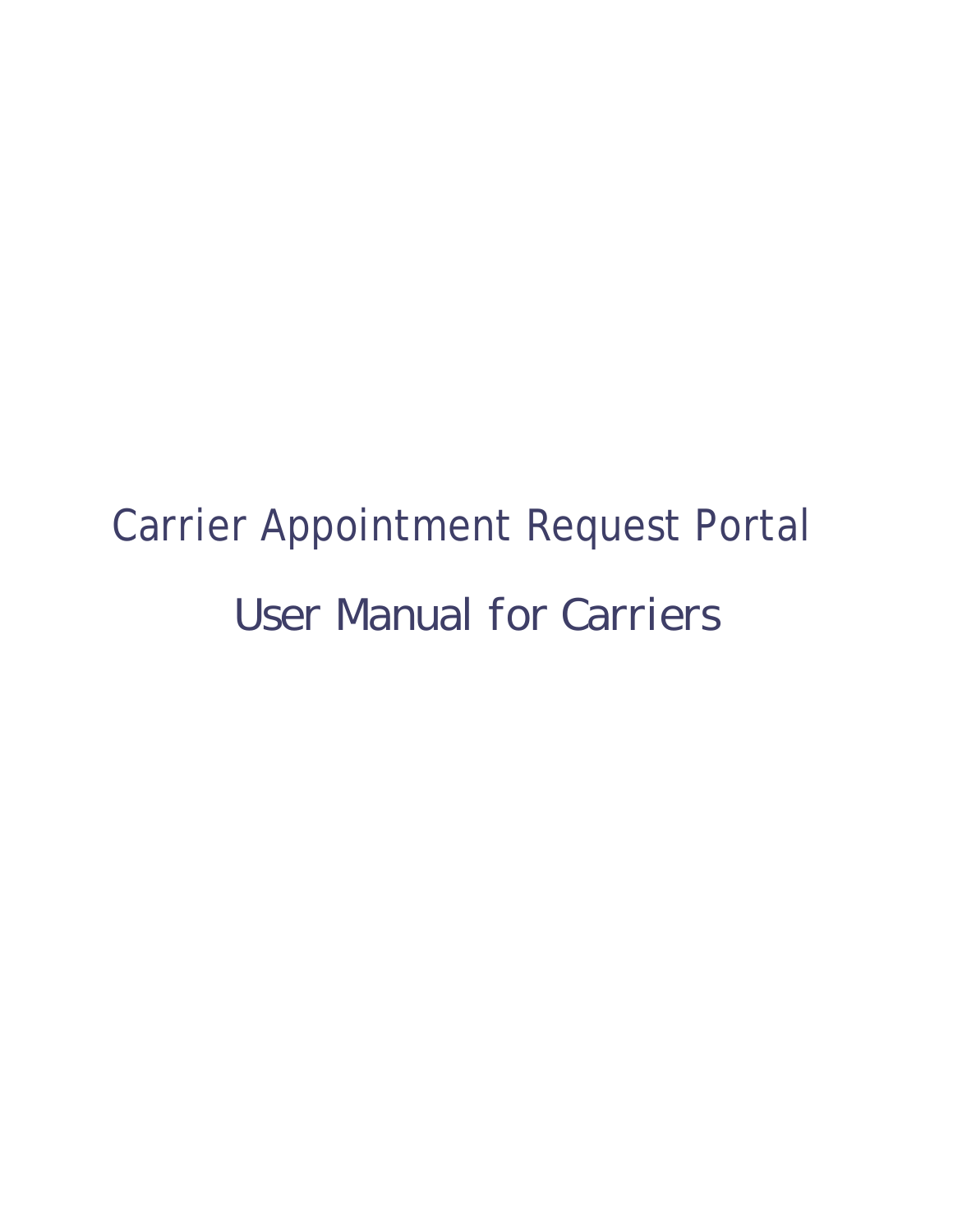# User Manual for Carriers

In an effort to improve supply-chain efficiencies, Amazon has launched the *Carrier Appointment Request Portal* for carriers who have been engaged directly by Amazon vendors to move freight to Amazon Fulfillment Centers.

This portal reduces the time taken by vendor-paid carriers to schedule appointments at Amazon Fulfillment Centers (FCs) and provides a standard process for scheduling appointments to any Amazon FC.

## **Process**

Carriers to log on to http://transportation.amazon.com and review past appointments or schedule a fresh appointment. Amazon systems then systematically schedules the freight and provides the carriers a time and date for delivery of freight within a fixed turnaround time.

## Navigation Workflow

In this document. we describe the steps to be followed by the carrier to schedule an appointment using the *Carrier Appointment Request Portal*. We will illustrate the steps to be followed through screen shots from the website.

#### Requesting an account

Carriers can request an account by logging onto the website and following the simple steps below:

- Click on the link "Request New Account"
- Fill in all the details. Pay particular attention to the field called "Standard Carrier Alpha Code", please provide your SCAC.

Amazon Transportation will authorize the user id after checking with the terminal.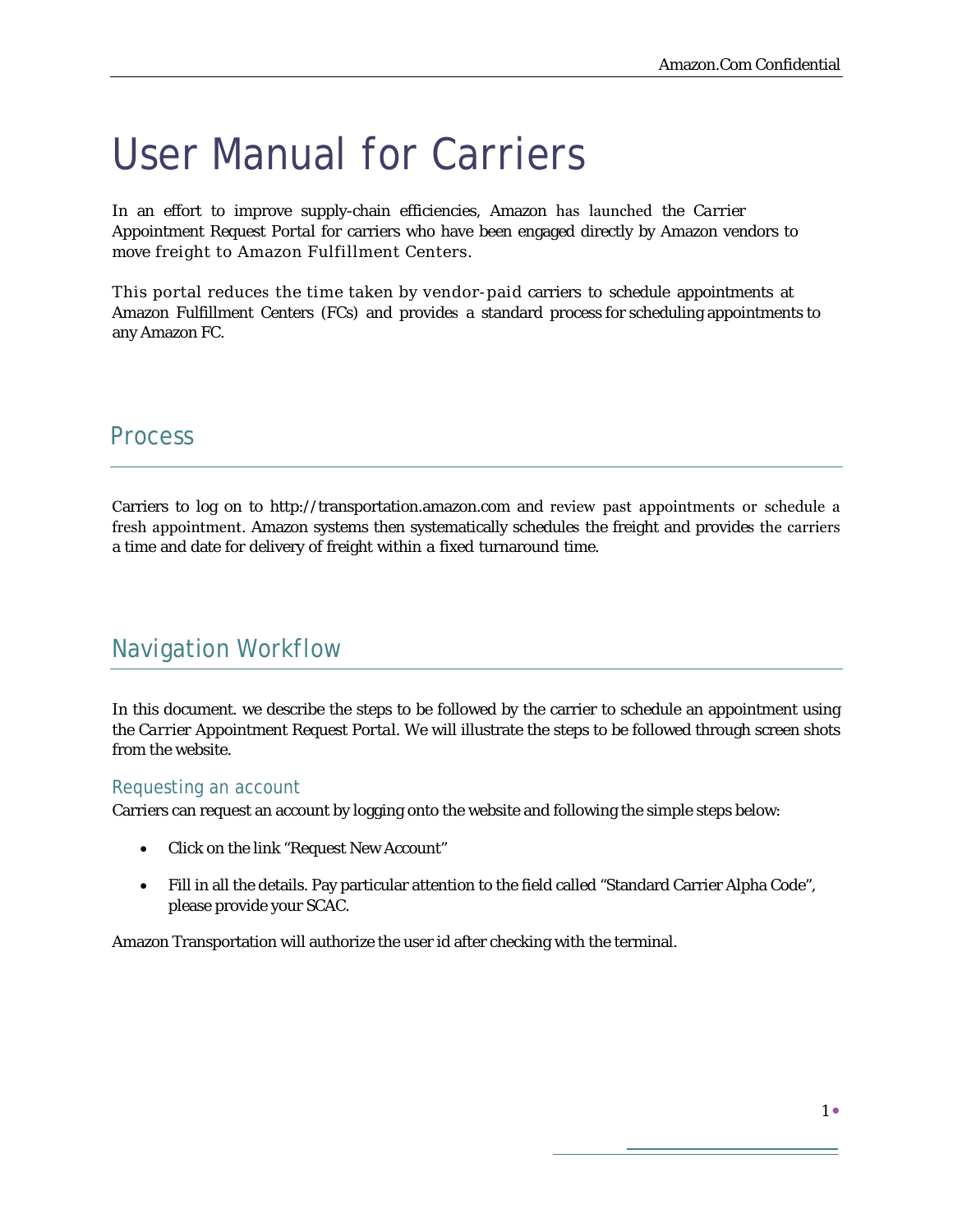#### Screen 1: Requesting for a new account

| Carrier Appointment Request Portal - Mozilla Firefox         |                                                                                                                                      |                       | $\mathbf{L}$ lak               |  |  |  |  |
|--------------------------------------------------------------|--------------------------------------------------------------------------------------------------------------------------------------|-----------------------|--------------------------------|--|--|--|--|
| History Bookmarks Yahoo! Tools Help<br>Edit<br>View.<br>File |                                                                                                                                      |                       |                                |  |  |  |  |
| $\bullet$<br>(x)<br>fish.                                    | https://transportation.amazon.com/newaccount.do                                                                                      |                       |                                |  |  |  |  |
|                                                              |                                                                                                                                      |                       |                                |  |  |  |  |
| $Y'$ $\ell$ $\cdot$                                          | v + Search Web v U v   @ Fall TV v I Mal v © My Yahoo! i News v @ Games v C Travel v B Finance v C Answers v © Sports v 1+ Sign In v |                       |                                |  |  |  |  |
| amazon.com<br><b>Carrier Appointment Request Portal</b>      |                                                                                                                                      |                       |                                |  |  |  |  |
|                                                              | <b>Request New Account</b>                                                                                                           |                       |                                |  |  |  |  |
|                                                              | <b>Email Address:</b>                                                                                                                | guruprakash.cr@ups.co |                                |  |  |  |  |
|                                                              | Standard Carrier Alpha Code:                                                                                                         | <b>UPSN</b>           |                                |  |  |  |  |
|                                                              | Username:                                                                                                                            | user0001              |                                |  |  |  |  |
|                                                              | Phone Number:                                                                                                                        | 298388399             |                                |  |  |  |  |
|                                                              | Password:                                                                                                                            | <b>ANAHANA</b>        |                                |  |  |  |  |
|                                                              | Confirm Password:                                                                                                                    | ANNOUNCE              |                                |  |  |  |  |
|                                                              |                                                                                                                                      | Request New Account   |                                |  |  |  |  |
| @ 2008 Amazon.com, Inc.                                      |                                                                                                                                      |                       |                                |  |  |  |  |
| Done                                                         |                                                                                                                                      |                       | transportation.amazon.com<br>⋒ |  |  |  |  |

# Logging into the website

Carriers can logon to the website using the screen below:

| Screen $-2$ : Logging into the website |  |  |  |
|----------------------------------------|--|--|--|
|                                        |  |  |  |

| <sup>3</sup> Transportation Central - Mozilla Firefox              |                                                                                                                                                                                         |                 | llə<br>B                  |  |  |  |  |
|--------------------------------------------------------------------|-----------------------------------------------------------------------------------------------------------------------------------------------------------------------------------------|-----------------|---------------------------|--|--|--|--|
| View Higtory Bookmarks Yahoo! Tools Help<br>Eile<br>Edit           |                                                                                                                                                                                         |                 |                           |  |  |  |  |
| $\blacksquare$ . $\blacksquare$ . $\blacksquare$<br>$\mathbb{R}^n$ | G- Google<br>$\begin{array}{c c c c} \hline \mathbf{a} & \mathbf{v} & \mathbf{b} \end{array}$<br>https://transportation.amazon.com/login.do;jsessionid=919E27784CC7CB59438F5BAC19594AF8 |                 |                           |  |  |  |  |
| $Y'$ $\ell$ $\cdot$                                                | ▼ + Search Web • U • @ Fall TV • © Mail • © My Yahoo! © News • @ Games • O Travel • @ Finance • © Answers • © Sports • D- Sign In •                                                     |                 |                           |  |  |  |  |
| amazon.com                                                         |                                                                                                                                                                                         |                 |                           |  |  |  |  |
| <b>Transportation Central</b>                                      |                                                                                                                                                                                         |                 |                           |  |  |  |  |
|                                                                    | Login                                                                                                                                                                                   |                 |                           |  |  |  |  |
|                                                                    | Standard Carrier Alpha Code:                                                                                                                                                            | UPGF            |                           |  |  |  |  |
|                                                                    | Username:                                                                                                                                                                               | derricky.carp   |                           |  |  |  |  |
|                                                                    | Password:                                                                                                                                                                               | <b>ANGELOUS</b> |                           |  |  |  |  |
|                                                                    | <b>Request New Account</b><br><b>Forgot Username/Password?</b>                                                                                                                          | Login           |                           |  |  |  |  |
|                                                                    |                                                                                                                                                                                         |                 |                           |  |  |  |  |
| © 2008 Amazon.com, Inc.                                            |                                                                                                                                                                                         |                 |                           |  |  |  |  |
|                                                                    |                                                                                                                                                                                         |                 |                           |  |  |  |  |
|                                                                    |                                                                                                                                                                                         |                 |                           |  |  |  |  |
|                                                                    |                                                                                                                                                                                         |                 |                           |  |  |  |  |
| Done                                                               |                                                                                                                                                                                         |                 | transportation.amazon.com |  |  |  |  |

After logging into the website, the carrier can provide the details and request for an appointment.

÷,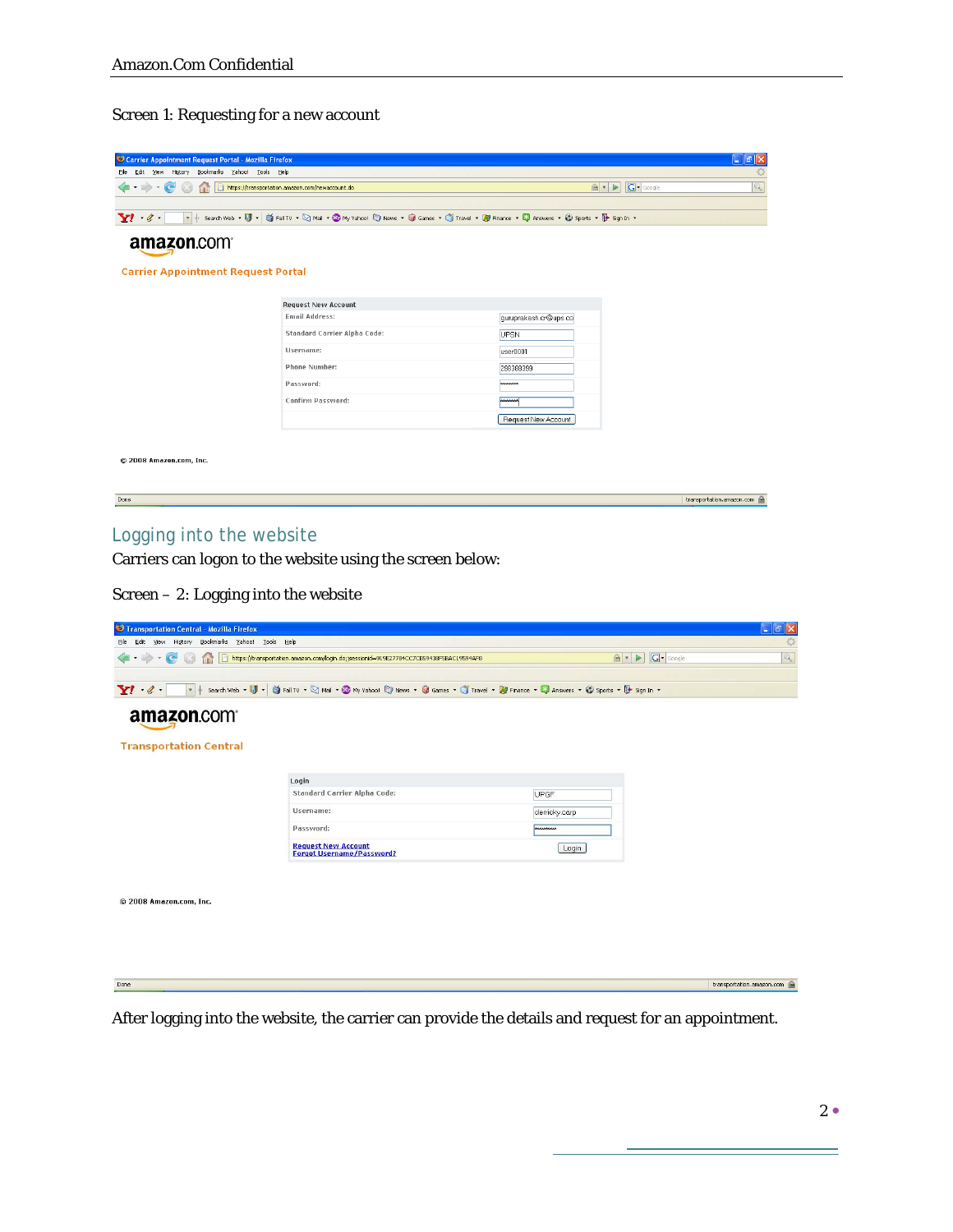#### Workflow Options

Once the carrier is logged onto the website, he/she is presented with a menu as shown below. The carrier can choose to review past appointments or schedule a fresh appointment.

#### Screen – 3: Menu Options



In order to submit a request, the carrier should click on the "Submit request" option.

In order to review past appointments, carrier should click on the "Search Past Appointments" option.

#### Submitting an appointment request

Upon reaching the "Submit Request" screen, the carrier should provide all the details of the freight and request for an appointment.

- (a) PRO Number: Carrier should provide the appropriate PRO number for the shipments that will be delivered
- (b) BOL Number: Carrier should provide the BOL number given by the vendor in this field
- (c) PO Number: Carrier should also provide all the PO numbers associated with that shipment in this field
- (d) Freight Details: Carrier should also provide the details of the freight that is being delivered.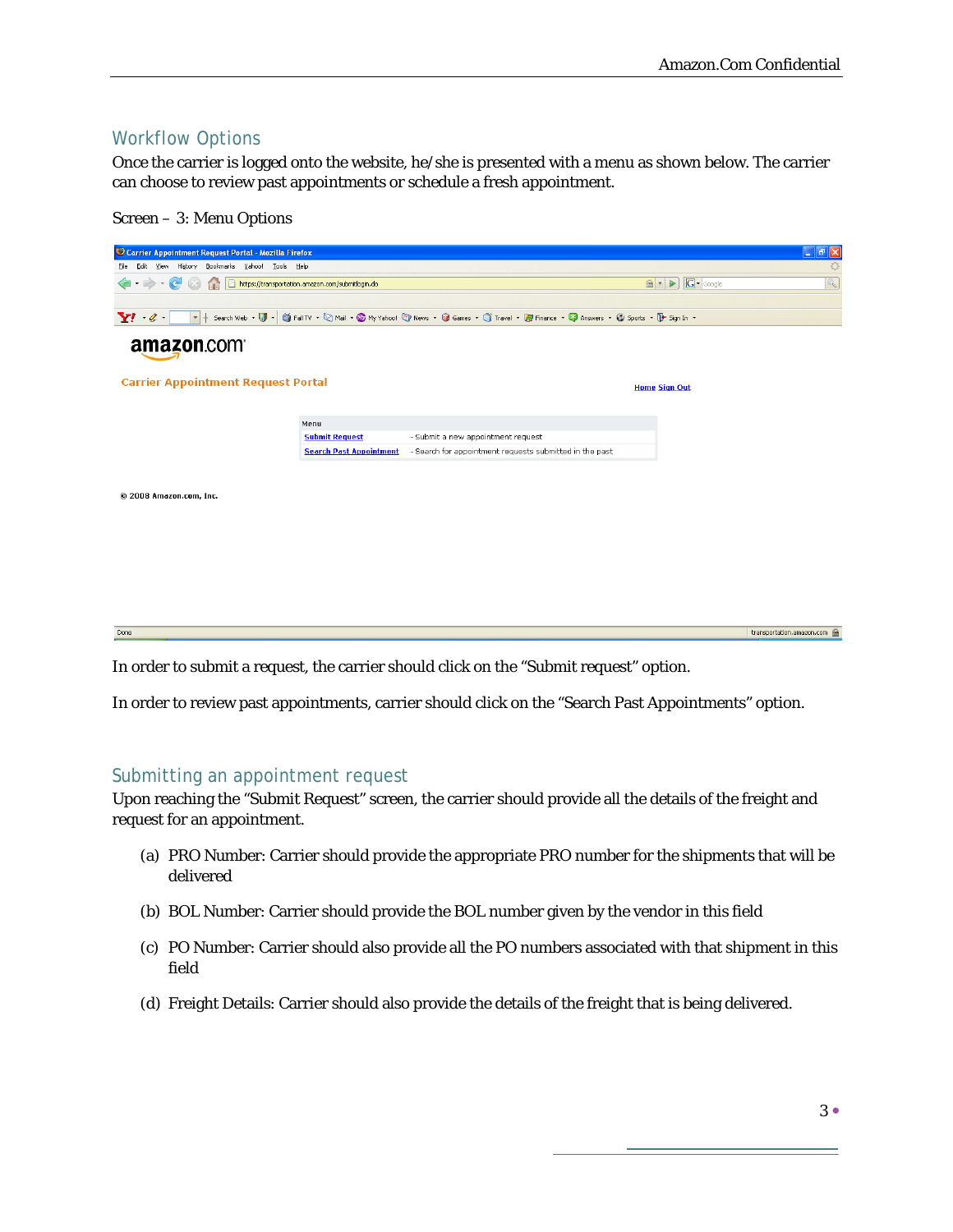After filling all the details carrier can click on the submit button.

Screen – 4: Request Appointment

The portal requires the carrier to fill all the relevant details in this screen.

| Carrier Appointment Request Portal - Mozilla Firefox                                     |                             |                                     |                                        |                 |               |                                                                                                                                  |                      | lal<br>u.                             |
|------------------------------------------------------------------------------------------|-----------------------------|-------------------------------------|----------------------------------------|-----------------|---------------|----------------------------------------------------------------------------------------------------------------------------------|----------------------|---------------------------------------|
| Edit<br><b>View</b><br>History<br>File                                                   | Bookmarks Yahoo! Tools Help |                                     |                                        |                 |               |                                                                                                                                  |                      | ₩                                     |
| $\sim$                                                                                   |                             |                                     |                                        |                 |               | Bill https://transportation.amazon.com/newrequest.do?sess=1607018atok=fOpfa%2FgbLvs5on%2FFMxXd4kiX8Ia63Lb%2F8QClp5Nz34GfF31WNjKD | <b>G</b> · Google    | $\mathbb{R}$                          |
| $\mathbf{Y}^{\prime}$ .<br>$\left\Vert \mathbf{v}\right\Vert \left\Vert \Phi\right\Vert$ | Search Web $\bullet$        |                                     |                                        |                 |               | G Final TV + Q Mail + Q My Yahoo! ① News + Q Games + C Travel + Q Finance + C Answers + C Sports + D Form +                      |                      |                                       |
| Carrier Appointment Request Po                                                           |                             | Fast Lane Daily GAP Analysis        | $\begin{array}{c} \square \end{array}$ |                 |               |                                                                                                                                  |                      | $\overline{\phantom{a}}$              |
| <b>Carrier Appointment Request Portal</b>                                                |                             |                                     |                                        |                 |               |                                                                                                                                  | <b>Home Sign Out</b> | $\hat{\phantom{a}}$                   |
| <b>Appointment Information</b>                                                           |                             |                                     |                                        |                 |               |                                                                                                                                  |                      |                                       |
| Standard Carrier Alpha Code:                                                             |                             | <b>UPGF</b>                         |                                        |                 |               |                                                                                                                                  |                      |                                       |
| <b>Appointment Requester:</b>                                                            |                             | Carp Test (derricky@amazon.com; )   |                                        |                 |               |                                                                                                                                  |                      |                                       |
| <b>Destination FC:</b>                                                                   |                             | SDF1 (CAMPBELLSVILLE,42718,KY,US) V |                                        |                 |               |                                                                                                                                  |                      |                                       |
| Freight Type:                                                                            |                             | ×<br>TL (Truck Load)                |                                        |                 |               |                                                                                                                                  |                      |                                       |
| Load Type:                                                                               |                             | $\checkmark$<br>Palletized          |                                        |                 |               |                                                                                                                                  |                      |                                       |
| Clamp Truck:                                                                             |                             | $\checkmark$<br>Clampable           |                                        |                 |               |                                                                                                                                  |                      |                                       |
| Trailer $#$ :                                                                            |                             | KY02-29383-299                      |                                        |                 |               |                                                                                                                                  |                      |                                       |
| <b>Carrier Requested Delivery Date:</b>                                                  |                             | (YYYY/MM/DD) 2008/09/20             | $10 - 4$                               | 00 V US/Eastern |               |                                                                                                                                  |                      |                                       |
| <b>Add more shipments</b>                                                                |                             |                                     |                                        |                 |               |                                                                                                                                  |                      |                                       |
| <b>Shipment Information</b>                                                              |                             |                                     |                                        |                 |               |                                                                                                                                  |                      |                                       |
| <b>ARN</b>                                                                               | PROF                        | BOL $#$                             | Pallet<br>Count                        | Carton<br>Count | Unit<br>Count | PQs                                                                                                                              |                      |                                       |
|                                                                                          | 2930399                     | 3993002                             | 24                                     | 10              | 1000          | P3938840                                                                                                                         | <b>Remove</b>        |                                       |
|                                                                                          | 2938499                     | 2039939                             | 22                                     | 5               | 2100          | N3994840                                                                                                                         | <b>Remove</b>        |                                       |
|                                                                                          |                             |                                     |                                        |                 |               |                                                                                                                                  | <b>Dansen</b>        | $\checkmark$                          |
| Done                                                                                     |                             |                                     |                                        |                 |               |                                                                                                                                  |                      | $\Omega$<br>transportation.amazon.com |

The carrier has to fill the details in this page and click on the "submit" button to submit the request to Amazon.

| Field                 | <b>Condition</b>                                                                        |
|-----------------------|-----------------------------------------------------------------------------------------|
| <b>Trailer Number</b> | optional, single value field<br>✓                                                       |
|                       | if provided, it must consist of at least 1 non-<br>$\checkmark$<br>whitespace character |
|                       | can contain one or more spaces<br>✓                                                     |
| <b>ARN</b>            | optional, single value field<br>$\checkmark$                                            |
|                       | if provided, it must be a valid ARN known<br>$\checkmark$<br>to Amazon TRAN systems     |
| <b>PRO</b>            | mandatory, single value field<br>✓                                                      |
|                       | cannot contain any spaces (must be a single<br>$\checkmark$                             |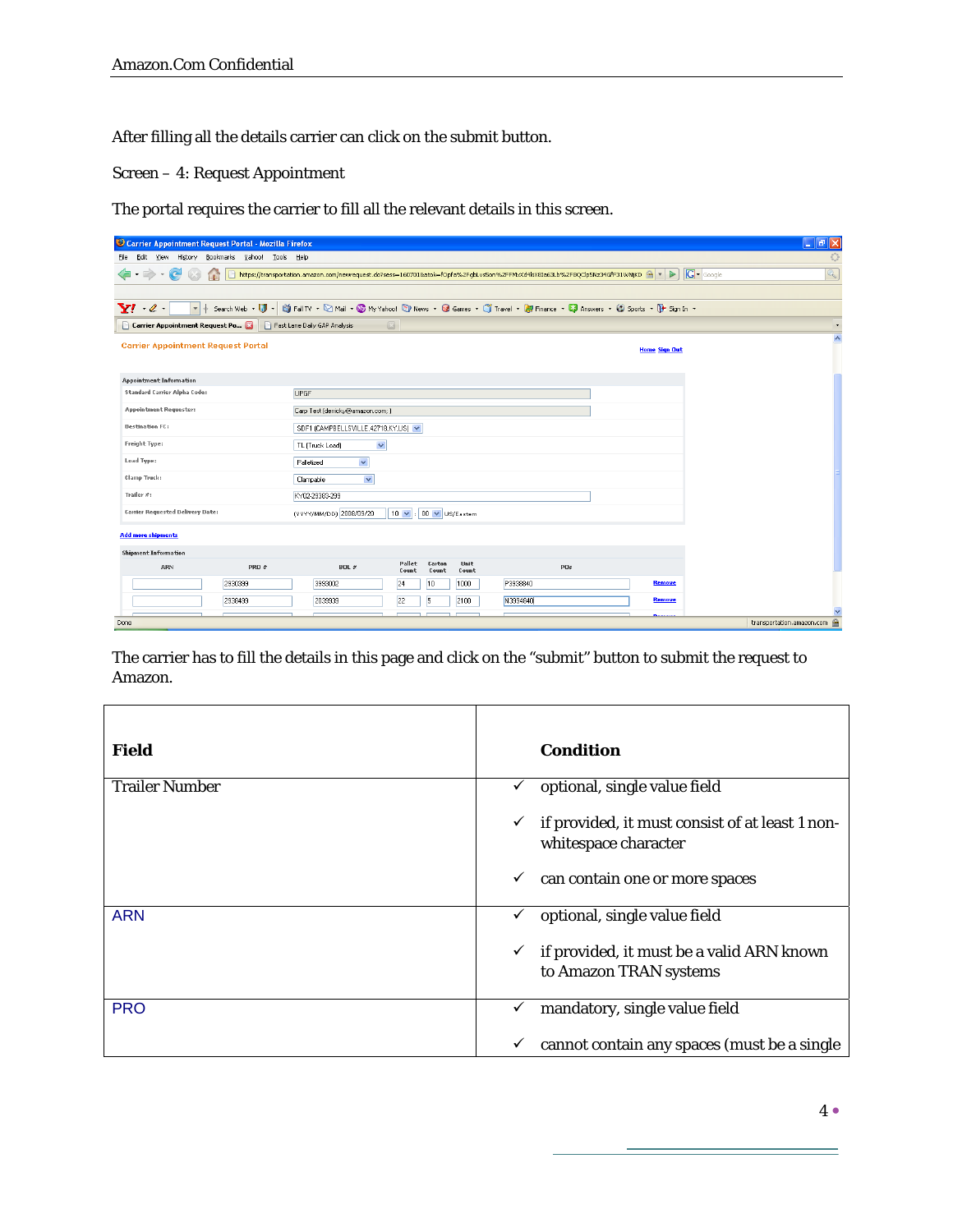|                     | token)                                                                                                  |
|---------------------|---------------------------------------------------------------------------------------------------------|
|                     | cannot be longer than 30 characters<br>✓                                                                |
| <b>BOL</b>          | optional, single value field<br>✓                                                                       |
|                     | if provided, cannot contain any spaces<br>✓<br>(must be a single token)                                 |
|                     | if provided, cannot be longer than 30<br>✓<br>characters                                                |
| <b>Pallet Count</b> | optional, single value field<br>$\checkmark$                                                            |
|                     | if provided, must be non-negative number<br>✓                                                           |
|                     | if provided and if "Palletized" is defined in<br>✓<br>"Load Type:", then must be 1 or more<br>pallets   |
| <b>Carton Count</b> | mandatory, single value field<br>✓                                                                      |
|                     | must be a value 1 or greater<br>✓                                                                       |
| <b>Unit Count</b>   | optional, single value field<br>✓                                                                       |
|                     | if provided, must be non-negative number                                                                |
| <b>PO List</b>      | mandatory, multi-value field (values<br>✓<br>separated by space or comma), at least 1<br>value required |
|                     | each PO ID must follow these rules:<br>✓                                                                |
|                     | it must be a valid PO known to Amazon<br>✓<br><b>TRAN</b> systems                                       |
|                     | PO's destination FC must match the<br>✓<br>destination FC on the CARP form                              |
|                     | PO must NOT be "closed"<br>✓                                                                            |

Ξ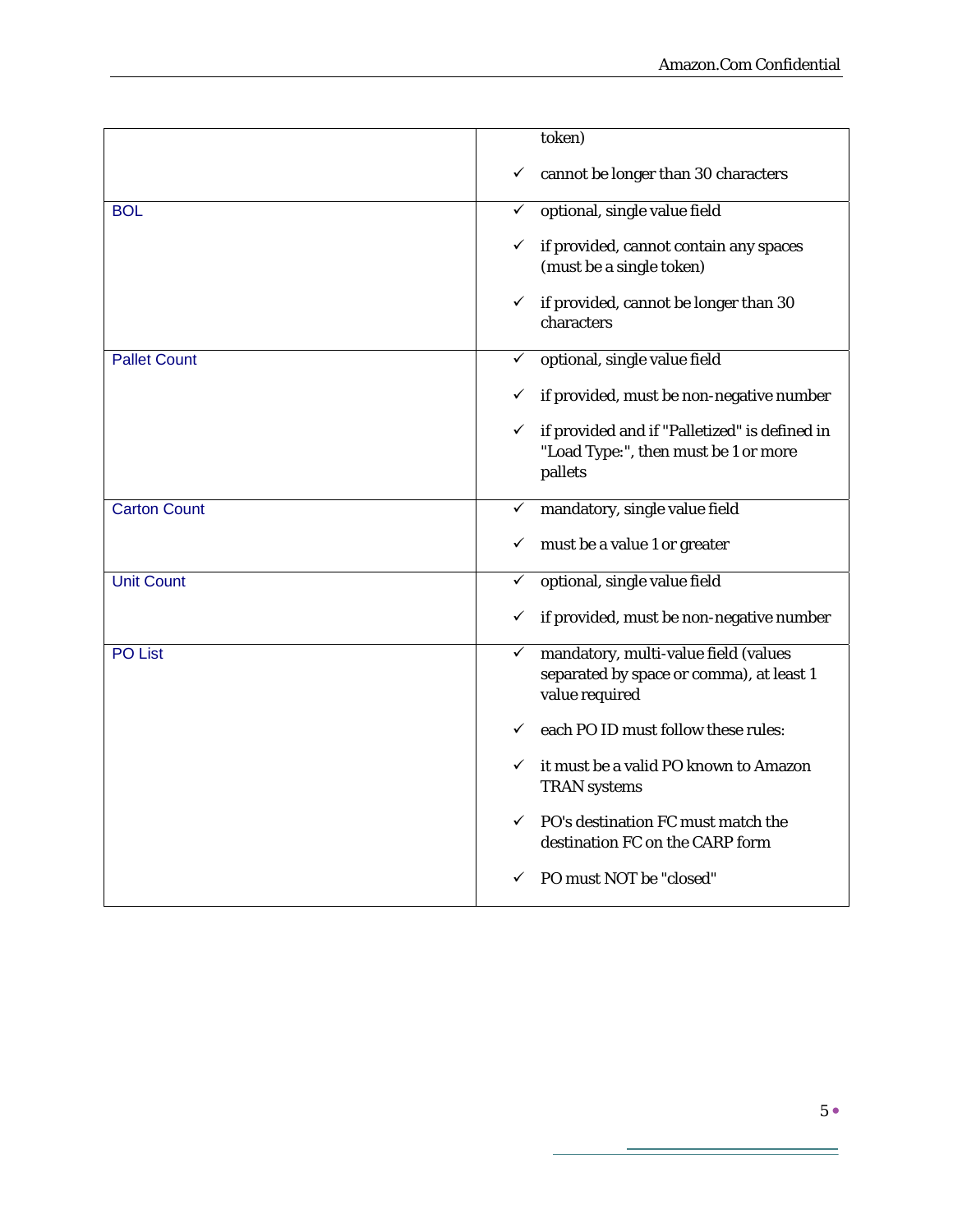#### Screen - 5: Confirm Appointment

The portal then seeks a confirmation from the carrier that the data he/she provided is appropriate for the appointment sought.

| Carrier Appointment Request Portal - Mozilla Firefox                |                                                              |                                                                                                                                                      |
|---------------------------------------------------------------------|--------------------------------------------------------------|------------------------------------------------------------------------------------------------------------------------------------------------------|
| Edit<br>View.<br>History<br>Eile                                    | Bookmarks Tools<br>Help                                      |                                                                                                                                                      |
|                                                                     | https://transportation.integ.amazon.com/confirmrequest.do    | $ G \cdot$ Google<br>α<br>12 →                                                                                                                       |
|                                                                     |                                                              | D Most Visited M Amazon Wiki i DevCentral A Apollo C <sub>R</sub> Code Reviewer Concall Schedule C Shared Documents W Main Page - Wikipedia<br>$\gg$ |
|                                                                     |                                                              | O Disable * & Cookies * 33 CSS * E Forms * III Images * 1 Information * Miscellaneous * A Outline * # & Resize * A Tools * & View Source *           |
| amazon.com                                                          | <b>Carrier Appointment Request Portal</b>                    | <b>Contact Us Home Sign Out</b>                                                                                                                      |
| <b>Appointment Information</b>                                      |                                                              |                                                                                                                                                      |
| <b>Standard Carrier Alpha</b><br>Code:                              | <b>FXFE</b>                                                  |                                                                                                                                                      |
| <b>Appointment Requester:</b>                                       | Piyush Gupta (piyush@amazon.com; 2062661803)                 |                                                                                                                                                      |
| <b>Destination FC:</b>                                              | RNO1 (FERNLEY,89408,NV,US)                                   |                                                                                                                                                      |
| <b>Freight Type:</b>                                                | Truck Load                                                   |                                                                                                                                                      |
| Load Type:                                                          | Non-Palletized                                               |                                                                                                                                                      |
| <b>Clamp Truck:</b>                                                 | Non-Clampable                                                |                                                                                                                                                      |
| Trailer #:                                                          |                                                              |                                                                                                                                                      |
| <b>Carrier Requested</b><br>Delivery Date:                          | 2008/11/15 10:00 PST                                         |                                                                                                                                                      |
|                                                                     |                                                              |                                                                                                                                                      |
| <b>Shipment Information</b>                                         |                                                              |                                                                                                                                                      |
| ARN<br>PRO#                                                         | <b>PalletCarton Unit</b><br>BOL#<br><b>Count Count Count</b> | <b>POs</b>                                                                                                                                           |
| gasgfas                                                             | 156                                                          | P3934408                                                                                                                                             |
| Submit<br><b>Back</b><br>© 2008 Amazon.com, Inc. - Legal Disclaimer |                                                              |                                                                                                                                                      |
| Do<br>transportation.integ.amazon.com                               | G<br>$\bullet$<br>Now: Overcast, $14^{\circ}$ C              | Tue: $15^{\circ}$ C<br>Mon: $16^{\circ}$ C<br>Wed: $14^{\circ}$ C $\sqrt[3]{2}$                                                                      |

The carrier has to click on the submit button to confirm his appointment request to Amazon.

Ė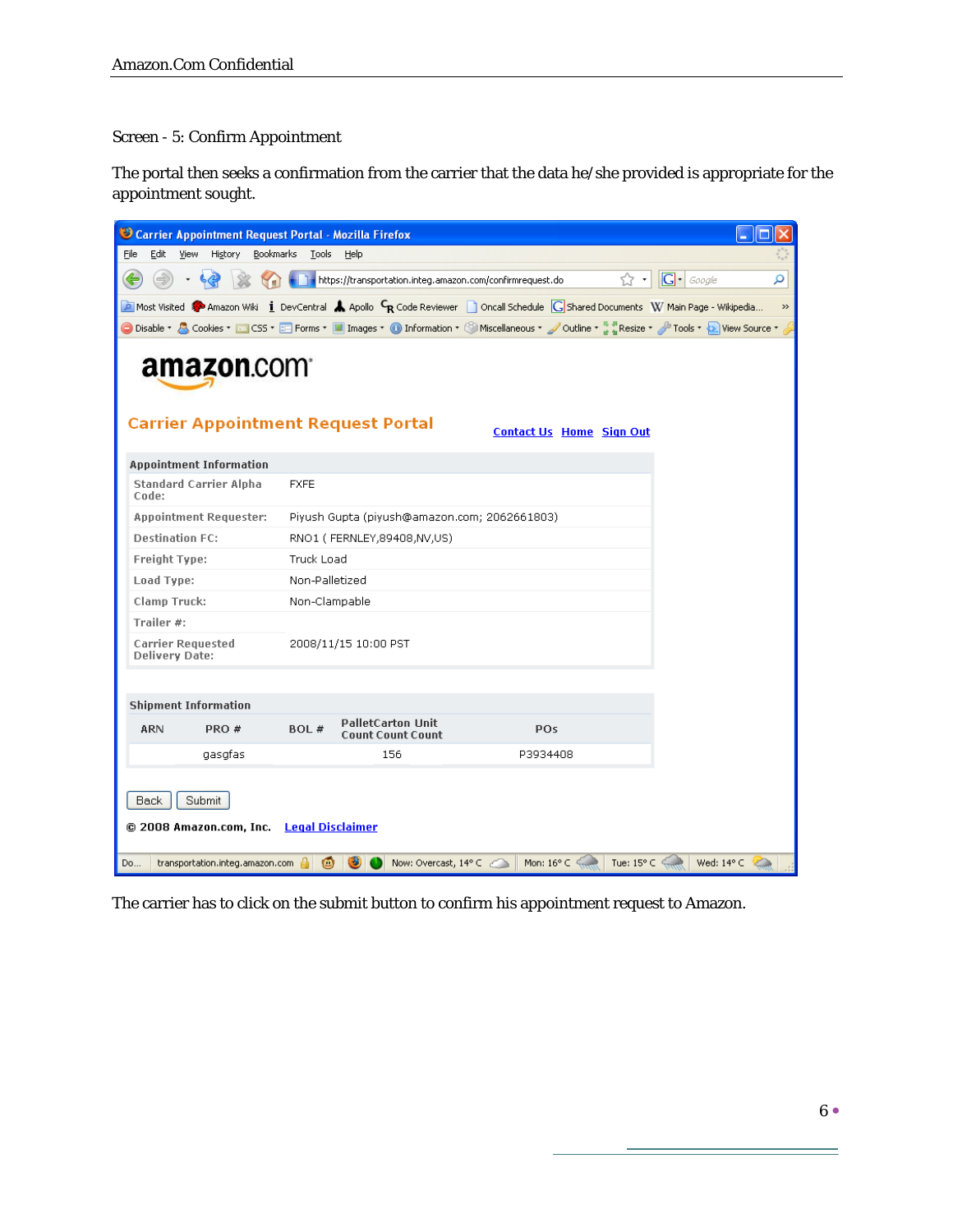Screen – 6:

The portal then provides full details of the appointment that can be printed for the carrier's future reference.

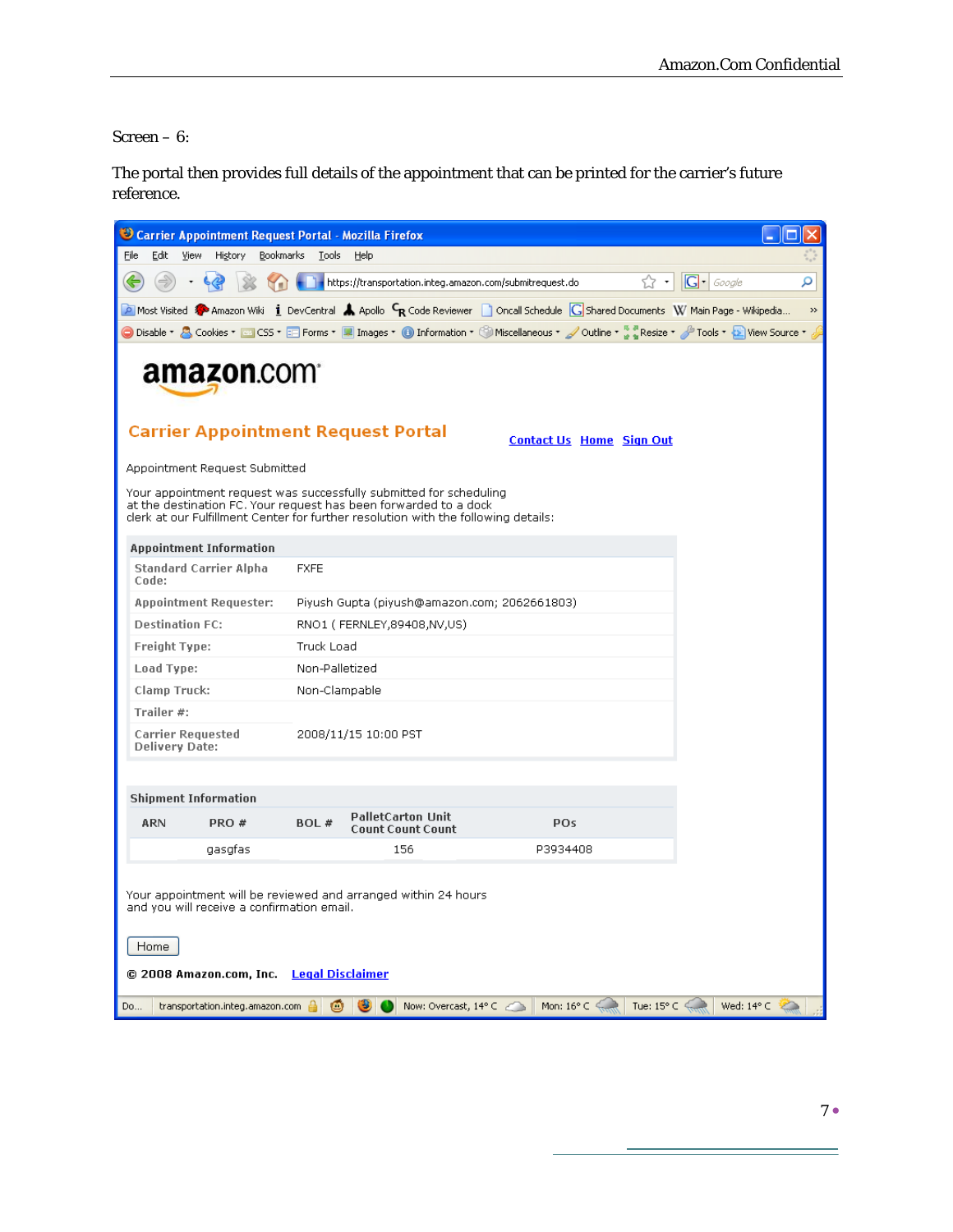The request for appointment is submitted to Amazon. The carrier will get a message that the appointment request has been registered. At this point, the request will be provided with the dock clerk of the fulfillment center where the appointment is sought. The dock clerk will in turn confirm the appointment and the actual appointment details will be communicated to the carrier through the email address specified while scheduling the appointment.

#### Important Note:

The carrier receives an acknowledgement of the request immediately from the portal. However, the carrier will have to wait for the fulfillment center to revert to his request for appointment. The confirmation email that a carrier receives once the appointment is confirmed is shown in Appendix -2. The carrier can however check the status of the appointment in the portal itself. The appointment status is "Pending confirmation" if the appointment has not been confirmed by the fulfillment center. The appointment changes status to "Confirmed" when the fulfillment center grants an appointment to the carrier.

#### Reviewing Appointments

Carrier can also review past appointments by clicking on the "Search Appointments" option in the menu screen.

Upon providing the necessary details the website throws a list of appointments matching the condition.

The carrier can use this search option to review the details of past appointments as well as to know appointments that he has scheduled with the Fulfillment Center.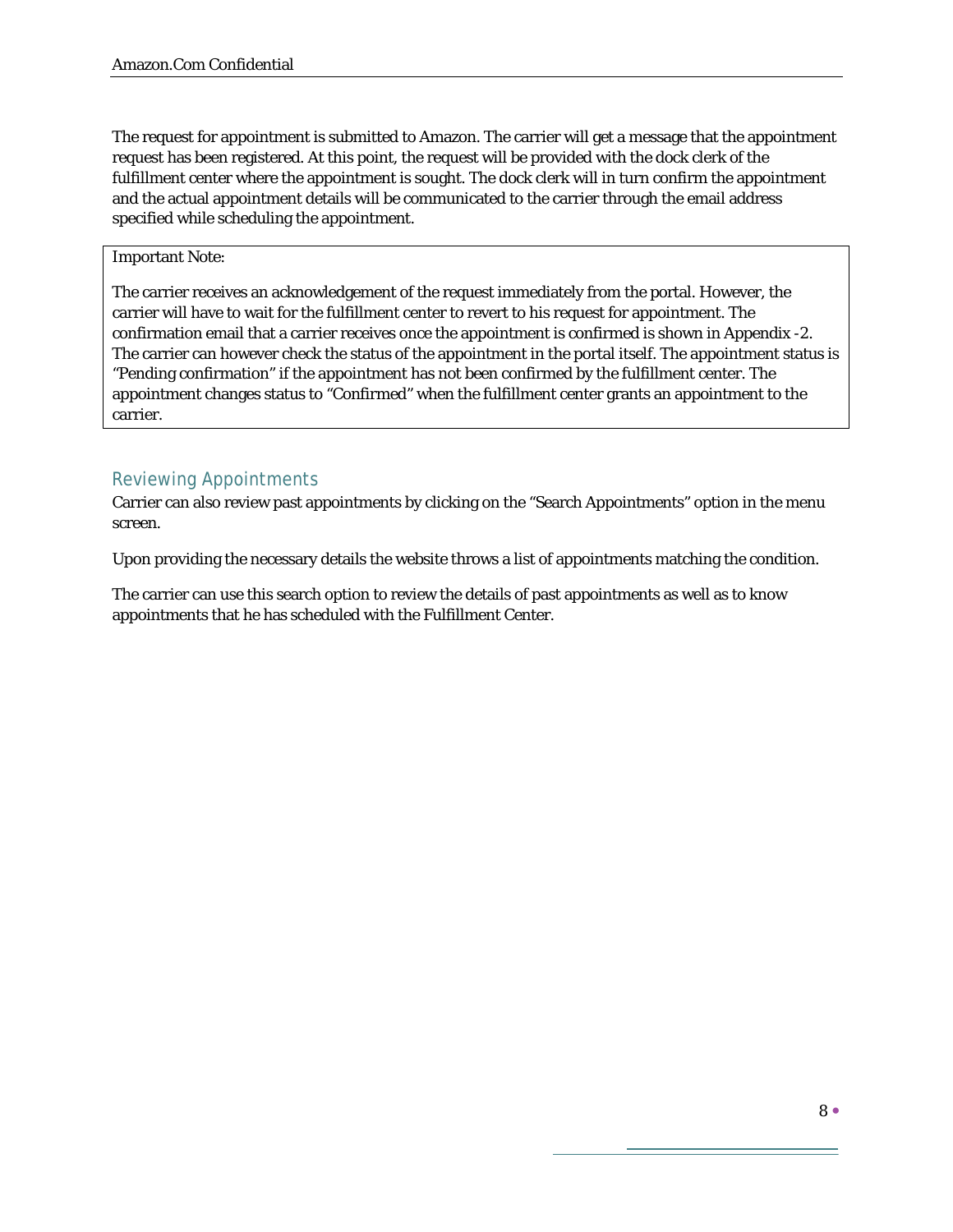#### Screen -5: Search Appointment

| Carrier Appointment Request Portal - Mozilla Firefox     |                                                                                                                                             | 同                                 |
|----------------------------------------------------------|---------------------------------------------------------------------------------------------------------------------------------------------|-----------------------------------|
| View History Bookmarks Yahoo! Tools Help<br>Edit<br>File |                                                                                                                                             | S.                                |
| $\Rightarrow$ $\cdot$ $\bullet$<br>医油<br>Tel:            | Fiktps://transportation.amazon.com/searchdispatch.do?sess=1607018atok=eiiZsOz1EkUHP2aV%2FYv2NtZHsV2ae75eb65wpsIiaetso5o9%2BV3Ktq <> < < < < | $\mathbb{Q}$<br><b>G</b> · Google |
|                                                          |                                                                                                                                             |                                   |
| $\mathbf{Y}^{\prime}$ ( $\ell$ -                         |                                                                                                                                             |                                   |
| Carrier Appointment Request Po                           | Fast Lane Daily GAP Analysis<br>$\begin{array}{c} \square \end{array}$                                                                      | $\!\star$                         |
| amazon.com<br><b>Carrier Appointment Request Portal</b>  | <b>Home Sign Out</b>                                                                                                                        |                                   |
| <b>Search Appointment Request</b>                        |                                                                                                                                             |                                   |
| Please fill in one or more of the search criteria below. |                                                                                                                                             |                                   |
| Standard Carrier Alpha Code:                             | UPGF                                                                                                                                        |                                   |
| Appointment Requester Id:                                | derricky.carp                                                                                                                               |                                   |
| <b>Destination FC:</b>                                   | SDF1 (CAMPBELLSVILLE,42718,KY,US) V                                                                                                         |                                   |
| From Date:                                               | (YYYY/MM/DD) US/Eastern                                                                                                                     |                                   |
| To Date:                                                 | (YYYY/MM/DD) US/Eastern                                                                                                                     |                                   |
| <b>Request State:</b>                                    | Confirmed<br>$\overline{\mathbf{v}}$                                                                                                        |                                   |
| Search                                                   |                                                                                                                                             |                                   |
| © 2008 Amazon.com, Inc.                                  |                                                                                                                                             |                                   |

| transportation.amazon.com |
|---------------------------|
|---------------------------|

#### Screen – 6: Appointments Results

| Carrier Appointment Request Portal - Mozilla Firefox                                                                                        |   |
|---------------------------------------------------------------------------------------------------------------------------------------------|---|
| File Edit View History Bookmarks Yahoo! Tools Help                                                                                          |   |
| ( C C C https://transportation.amazon.com/searchappt.do                                                                                     | Q |
|                                                                                                                                             |   |
| Y · 2 · T + Search Web · U · S Fall TV · 2 Mail · @ My Yahoo! T News · @ Games · C Travel · @ Finance · @ Answers · C Sports · D Sports · D |   |
| Carrier Appointment Request Po <b>3 Fast Lane Daily GAP Analysis</b><br>- 8                                                                 |   |
| amazon.com                                                                                                                                  |   |

| <b>Carrier Appointment Request Portal</b><br><b>Home Sign Out</b> |                |                              |                              |           |             |  |  |
|-------------------------------------------------------------------|----------------|------------------------------|------------------------------|-----------|-------------|--|--|
| Search Result                                                     |                |                              |                              |           |             |  |  |
| <b>Request Id</b>                                                 | Appointment Id | Start                        | <b>Fnd</b>                   | Status    |             |  |  |
| 3                                                                 | 20100013       | Sat Sep 05 21:00:00 PDT 2009 | Sat Sep 05 22:00:00 PDT 2009 | Confirmed | More detail |  |  |
| $\overline{2}$                                                    | 20099013       | Wed Sep 02 21:00:00 PDT 2009 | Wed Sep 02 22:00:00 PDT 2009 | Confirmed | More detail |  |  |

 $Home$ 

Done

Done

© 2008 Amazon.com, Inc.

 $\begin{tabular}{|c|c|} \hline \texttt{transportion.amazon.com} & \underline{\textbf{G}} \\ \hline \end{tabular}$ 

÷,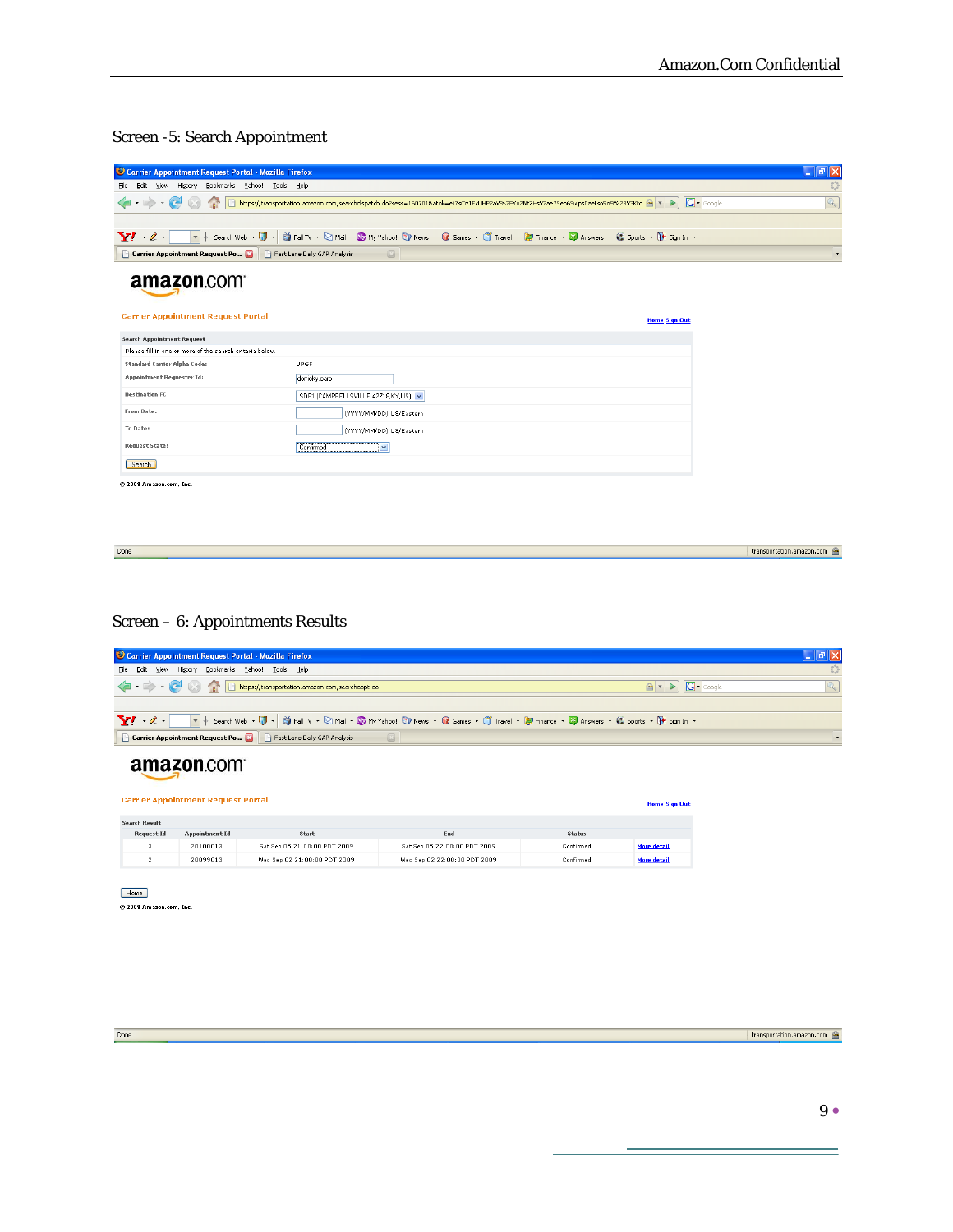#### Managing errors

If an appointment that is being scheduled by the carrier contains any errors, the website will specify the error message for that request in the request itself. Carriers will get to know of the error message immediately when the data provided fails validation. For example, if the PO is invalid, the carrier will be asked to recheck the PO or check the PO number with the vendor. A completely correct appointment request will not generate any error message and the carrier will be automatically notified with an acknowledgement when the data provided is accurate and valid. Please see Appendix 4 for a sample error message.

#### Seeking Support

If the carrier faces a problem in using the website or has concerns about the appointment being provided, the carrier can reach out for support in using this website by writing an email to carpsupport@amazon.com.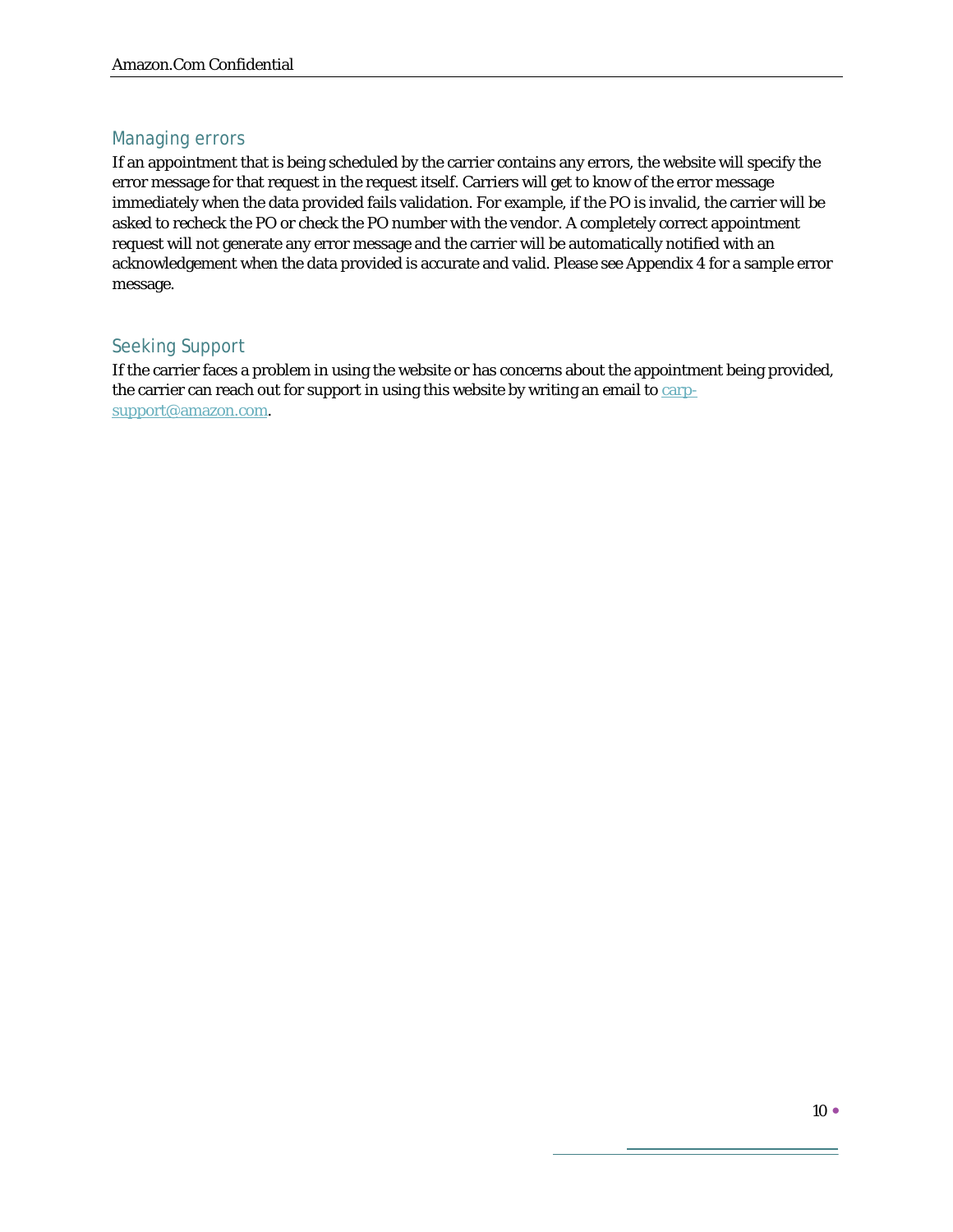#### **APPENDIX -1: Dos & Don'ts**

Do's:

- (a) Do provide all the POs in the appointment request
- (b) Do provide the correct PRO(mandatory) and BOL as required in the portal
- (c) Please note down the request id for your reference
- (d) Do contact carp-support@amazon.com for any queries about the portal
- (e) Do contact the fulfillment center if there is any exception to be handled such as change of appointment date/time
- (f) Do check with the vendor if the website indicates that the PO number is invalid
- (g) If the carrier has to deliver an Amazon PO as well as the PO of an Amazon FBA customer (such as Target, Bebe or Lacoste) the non-Amazon POs have to be delivered using separate PRO numbers.
- (h) Please wait for the fulfillment center to revert to your request for appointment.
- (i) Do check the status of the appointment in the portal. The appointment status is "Pending confirmation" if the appointment has not been confirmed by the fulfillment center. The appointment changes status to "Confirmed" when the fulfillment center grants an appointment to the carrier.

#### Don'ts:

- (a) Do not request for an appointment for the same freight through email or through the portal again
- (b) Do not mix Amazon POs with non-Amazon POs in the same PRO
- (c) Do not share your user id or password to any person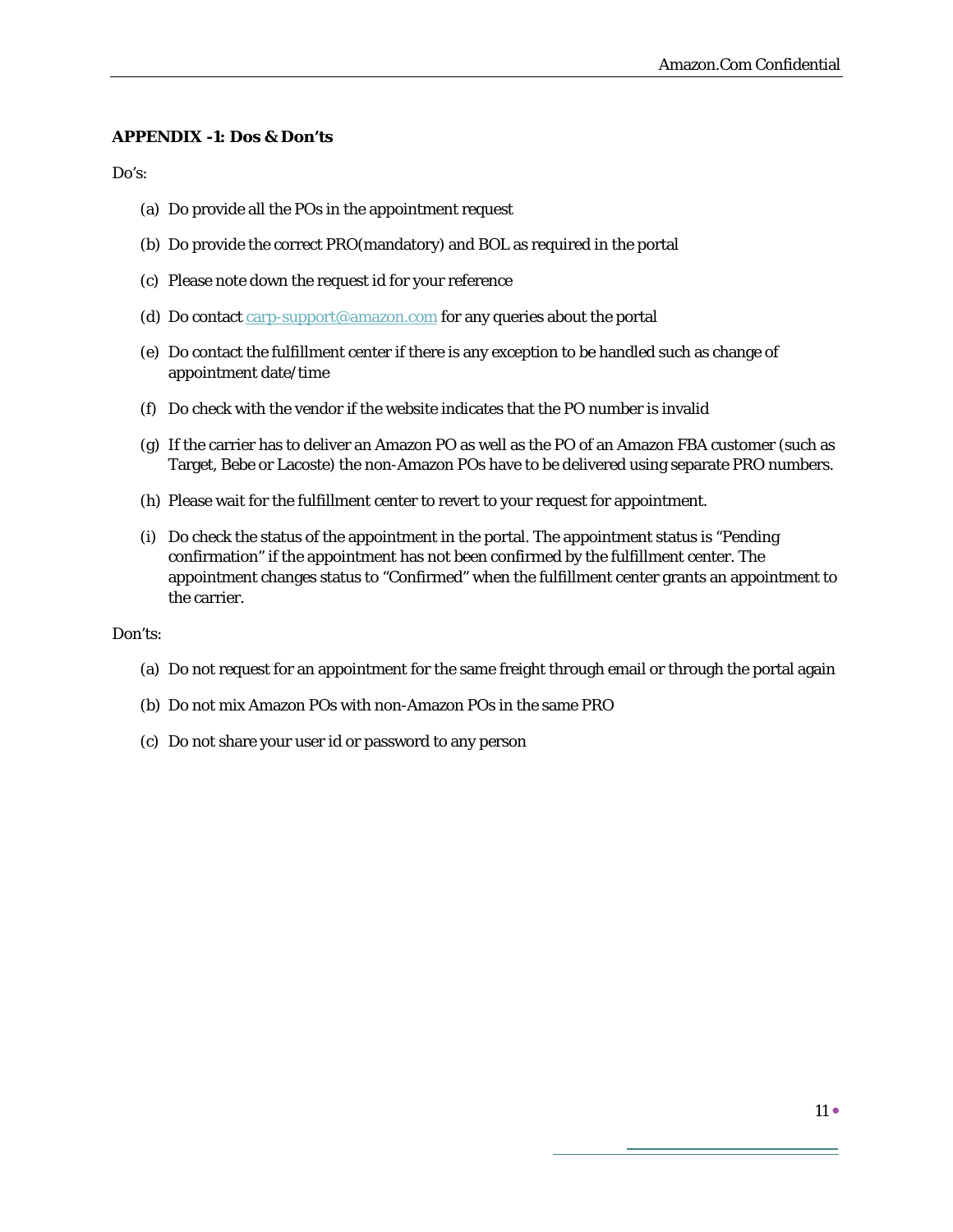#### **APPENDIX -2: Appointment Confirmation Email Sample**

Hello ABCD on behalf of WXZY,

An appointment on September 23, 2009 12:30:00 PM EDT has been confirmed at Amazon.com's SDF1 Fulfillment Center for the shipment listed below. The appointment ID is 20381013. Please make sure you have the appointment ID ready when you show up for the appointment.

If you have additional concerns or need assistance, please reply to this e-mail or contact the Amazon.com Transportation Department at carp-support@amazon.com. Thanks!

Appointment Summary

 Fulfillment Center: SDF1 Inbound Shipment Appointment (ISA) ID: 20381013

 Arrival Date: September 23, 2009 12:30:00 PM EDT Departure Date: September 23, 2009 1:00:00 PM EDT Door: 32.0

 Shipments PRO: 838‐771393 BOL: 126965117 Pallet count: 1 Carton count: 70 POs: L7419309

Have a great day!

Amazon.com Transportation Department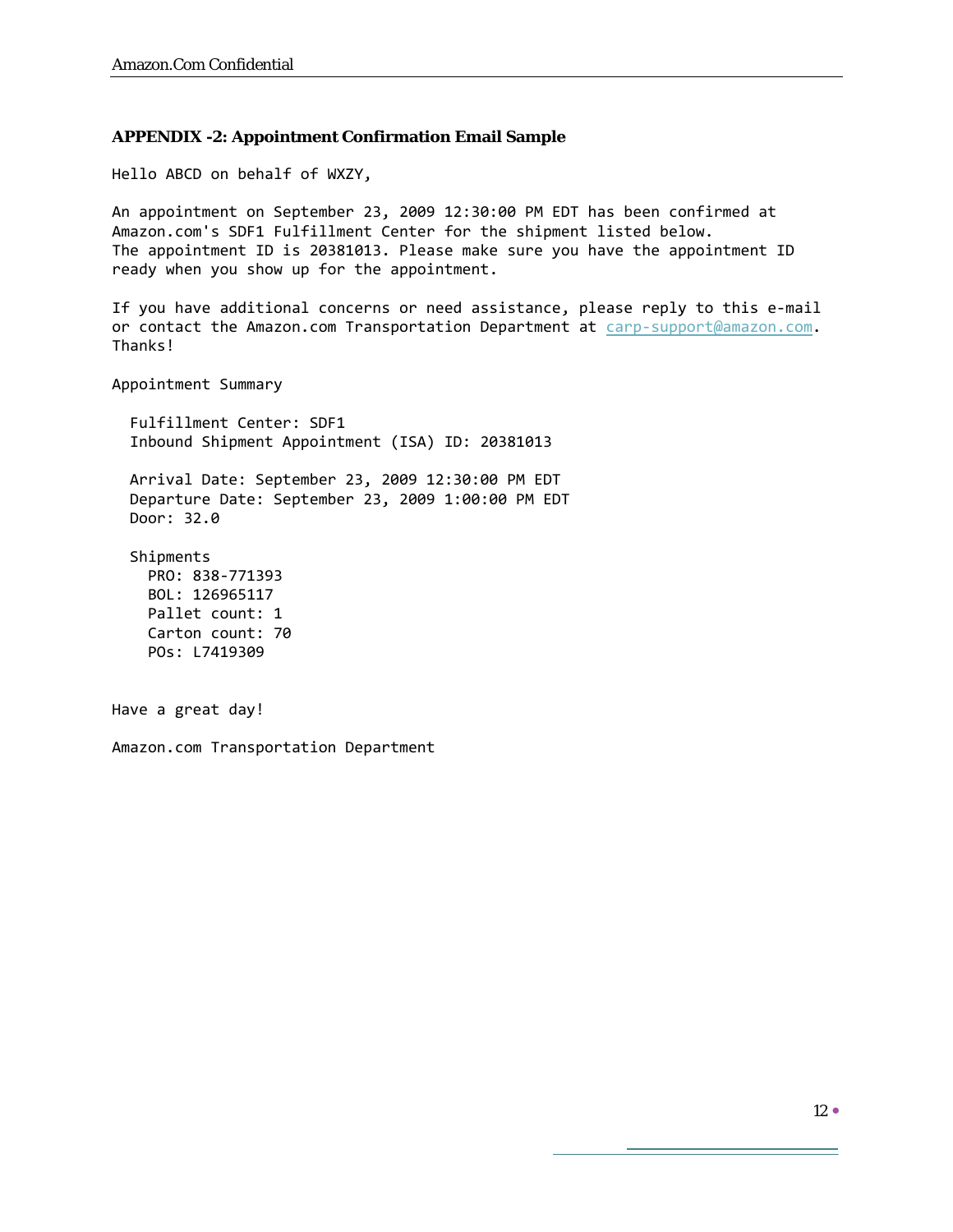#### **APPENDIX -3: Appointment Re-scheduled Email Sample**

Hello ABCD on behalf of WXZY, A confirmed appointment with appointment ID 20381013 on September 23, 2009 12:30:00 PM EDT at Amazon.com's SDF1 for the shipment listed below has been rescheduled. The new appointment ID is 20381013 and the appointment is on September 23, 2008 12:30:00 PM EDT. If you have additional concerns or need assistance, please reply to this e-mail or contact the Amazon.com Transportation Department at carp-support@amazon.com. Thanks! Appointment Summary Fulfillment Center: SDF1 Inbound Shipment Appointment (ISA) ID: 20381013 Arrival Date: September 23, 2008 12:30:00 PM EDT Departure Date: September 23, 2008 1:00:00 PM EDT Door: 32.0 Shipments PRO: 838‐771393 BOL: 126965117 Pallet count: 1 Carton count: 70 POs: L7419309 Have a great day! Amazon.com Transportation Department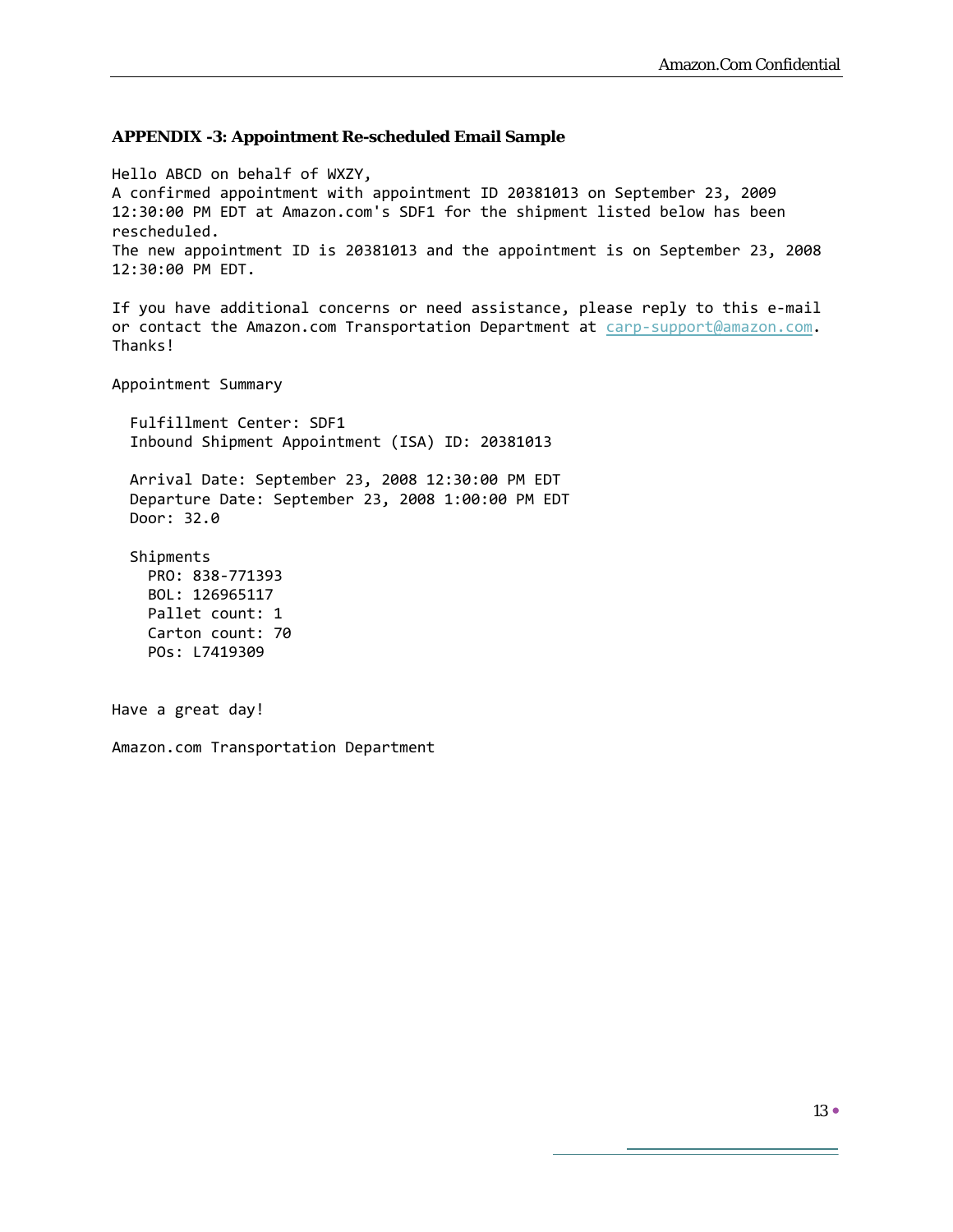#### **APPENDIX -4: Error message when the PO is invalid**

**The website will prompt the user to verify the PO number or validate it with the vendor.** 

| Carrier Appointment Request Portal - Mozilla Firefox                              |                                                                                |                                                                                                                                        |                                    |               |                |                          |                        | ll all<br>u               |
|-----------------------------------------------------------------------------------|--------------------------------------------------------------------------------|----------------------------------------------------------------------------------------------------------------------------------------|------------------------------------|---------------|----------------|--------------------------|------------------------|---------------------------|
| Edit<br>View.<br>File                                                             | History Bookmarks Yahoo! Tools Help                                            |                                                                                                                                        |                                    |               |                |                          |                        |                           |
|                                                                                   |                                                                                | https://transportation.amazon.com/confirmrequest.do                                                                                    |                                    |               |                | $\circ$ $\bullet$        | $G \cdot$ Google       | Q                         |
|                                                                                   |                                                                                |                                                                                                                                        |                                    |               |                |                          |                        |                           |
| $Y' \ell$                                                                         | $\blacktriangledown$ $\ket{\psi}$ Search Web $\blacktriangledown$ $\ket{\psi}$ | Si Fall TV + © Mail + © My Yahoo! Si News + © Games + Ci Travel + © Finance + © Answers + © Sports + 1+ Sign In +                      |                                    |               |                |                          |                        |                           |
| Access, Membe                                                                     | Shared Docume                                                                  | Customer Servi<br><b>i</b> TOC HOMEPAGE                                                                                                | Thide Amazon                       | Env Improveme | http://ubmit=1 | <b>M</b> Carrier Appoint | <b>Carrier Ap., Ex</b> | EI Console (Ev            |
| <b>B</b> Error<br>> 'ABSDS90990' is an unrecognized PO<br>number with your vendor |                                                                                | > Please contact carp-support@amazon.com for any questions or clarifications regarding this error message. Also, please confirm the PO |                                    |               |                |                          |                        | $\Delta$                  |
| <b>Appointment Information</b>                                                    |                                                                                |                                                                                                                                        |                                    |               |                |                          |                        |                           |
| Standard Carrier Alpha Code:                                                      |                                                                                | <b>UPGF</b>                                                                                                                            |                                    |               |                |                          |                        |                           |
| <b>Appointment Requester:</b>                                                     |                                                                                | Carp Test (derricky@amazon.com; )                                                                                                      |                                    |               |                |                          |                        |                           |
| <b>Destination FC:</b>                                                            |                                                                                | SDF1 (CAMPBELLSVILLE,42718,KY,US) V                                                                                                    |                                    |               |                |                          |                        |                           |
| Freight Type:                                                                     |                                                                                | $\checkmark$<br>TL (Truck Load)                                                                                                        |                                    |               |                |                          |                        |                           |
| Load Type:                                                                        |                                                                                | $\checkmark$<br>Non-Palletized                                                                                                         |                                    |               |                |                          |                        |                           |
| Clamp Truck:                                                                      |                                                                                | $\checkmark$<br>Non-Clampable                                                                                                          |                                    |               |                |                          |                        |                           |
| Trailer #:                                                                        |                                                                                | H9898                                                                                                                                  |                                    |               |                |                          |                        |                           |
| <b>Carrier Requested Delivery Date:</b>                                           |                                                                                | (YYYY/MM/DD) 2008/10/10                                                                                                                | 10 v   00 v US/Eastern             |               |                |                          |                        |                           |
| <b>Add more shipments</b>                                                         |                                                                                |                                                                                                                                        |                                    |               |                |                          |                        |                           |
| <b>Shipment Information</b>                                                       |                                                                                |                                                                                                                                        |                                    |               |                |                          |                        |                           |
| <b>ARN</b>                                                                        | PRO #                                                                          | BOL $#$                                                                                                                                | Pallet<br>Carton<br>Count<br>Count | Unit<br>Count | POs            |                          |                        |                           |
|                                                                                   | P990909                                                                        |                                                                                                                                        | l9<br>l9<br>l9                     | ABSDS90990    |                | <b>Remove</b>            |                        |                           |
| Done                                                                              |                                                                                |                                                                                                                                        |                                    |               |                |                          |                        | transportation.amazon.com |

 $\equiv$